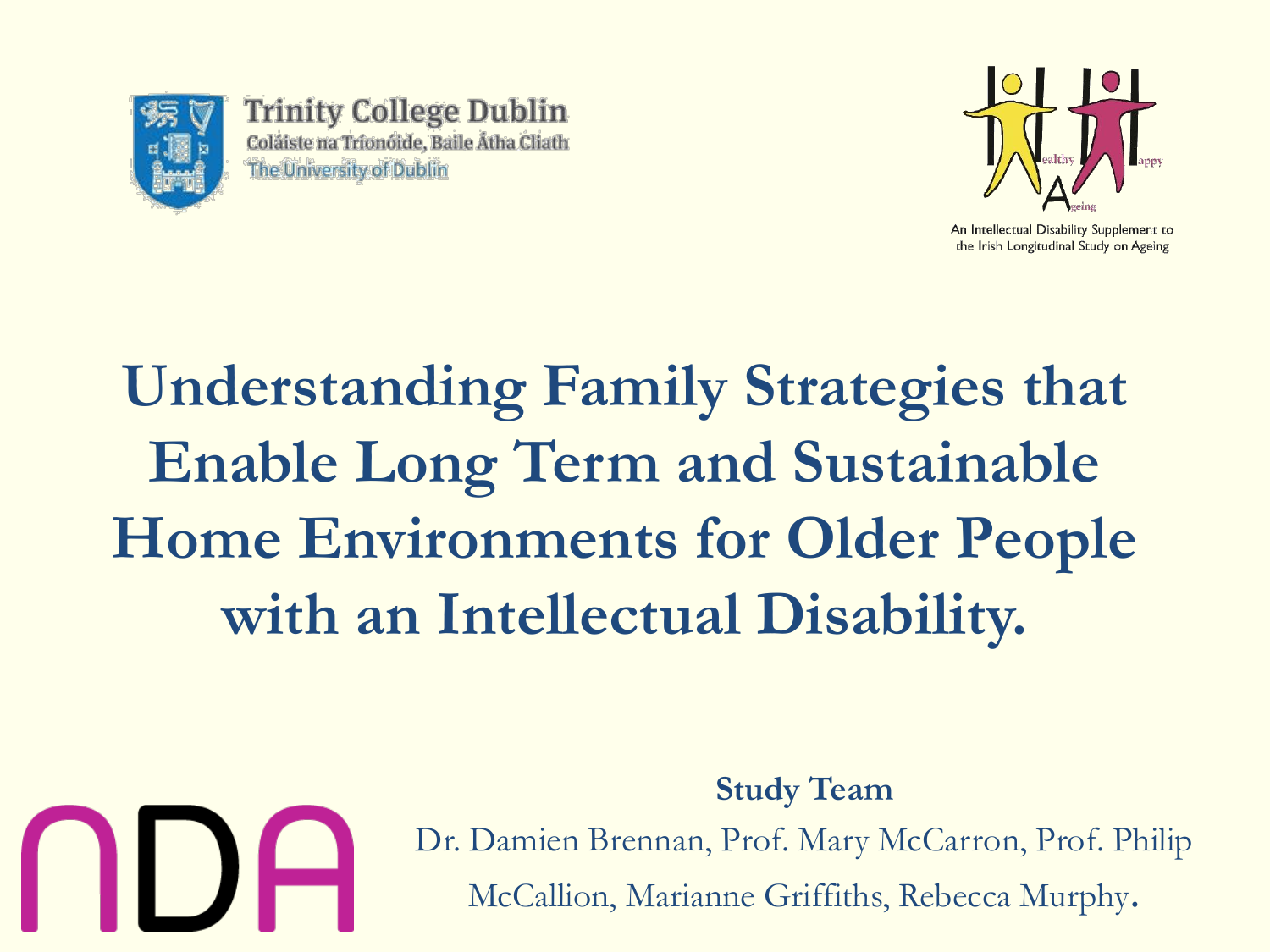## **IDS-TILDA**



#### **Intellectual Disability Supplement to TILDA**

- Identifying the principal influences on ageing
- Comparable with the general population study TILDA
- Random sampling National ID Database
- Elements PIQ, Face to Face, Family Carer Questionnaire
- Inclusion 40+Age, NIDD registered



#### **Wave 1: 2010**

- 753 Participants
- 138 Services
- All levels of **ID**
- 55% Female; 45% Male
- Age  $41 90$  years
- All living circumstances



#### **Wave 2: 2013**

- Similar Elements W1- W2 additional objective measures, end of life
- 95% Retention. 708 participants (55.6% Females; 44.4% Males)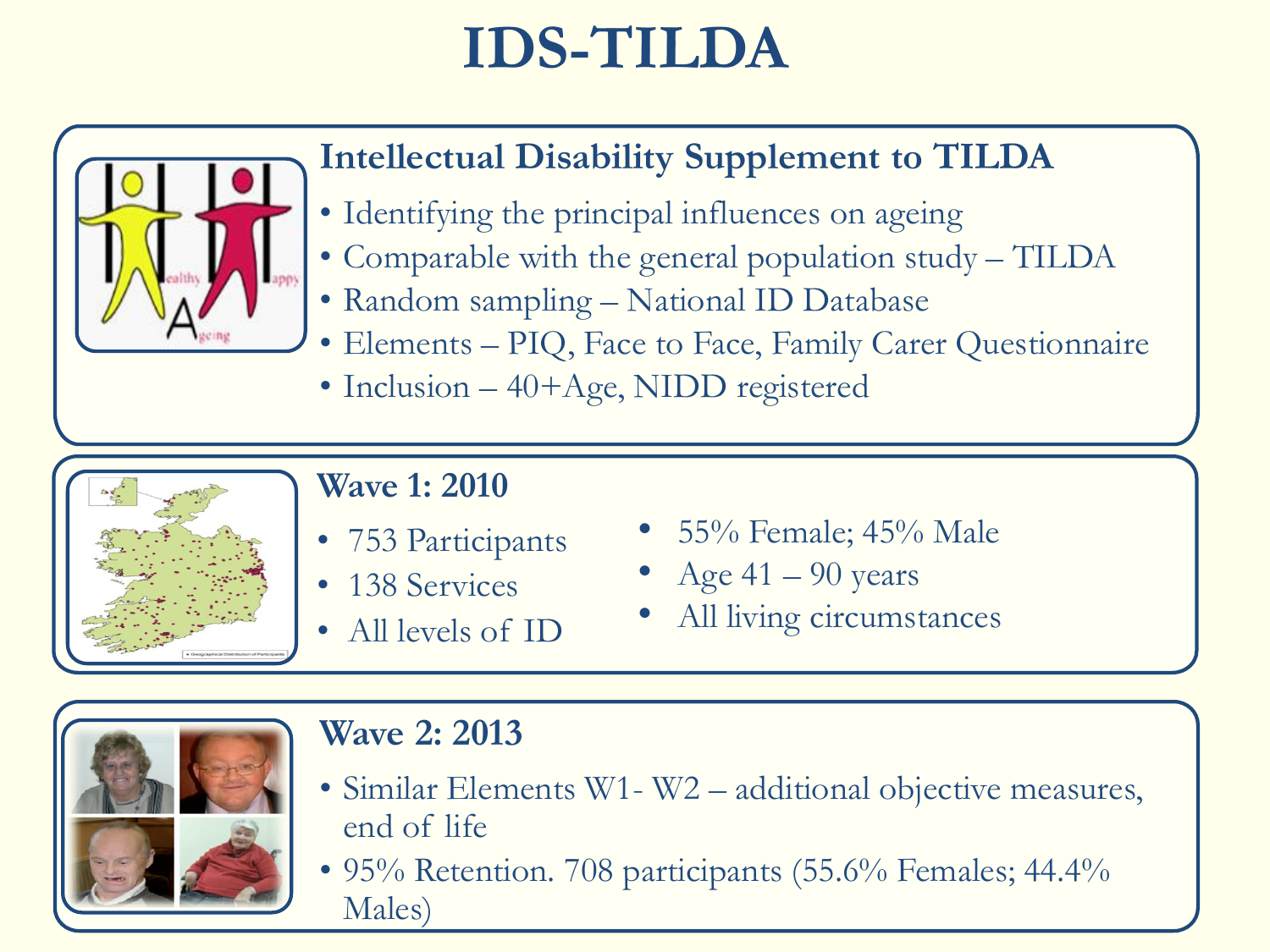





An Intellectual Disability Supplement to The Irish Longitudinal Study on Ageing

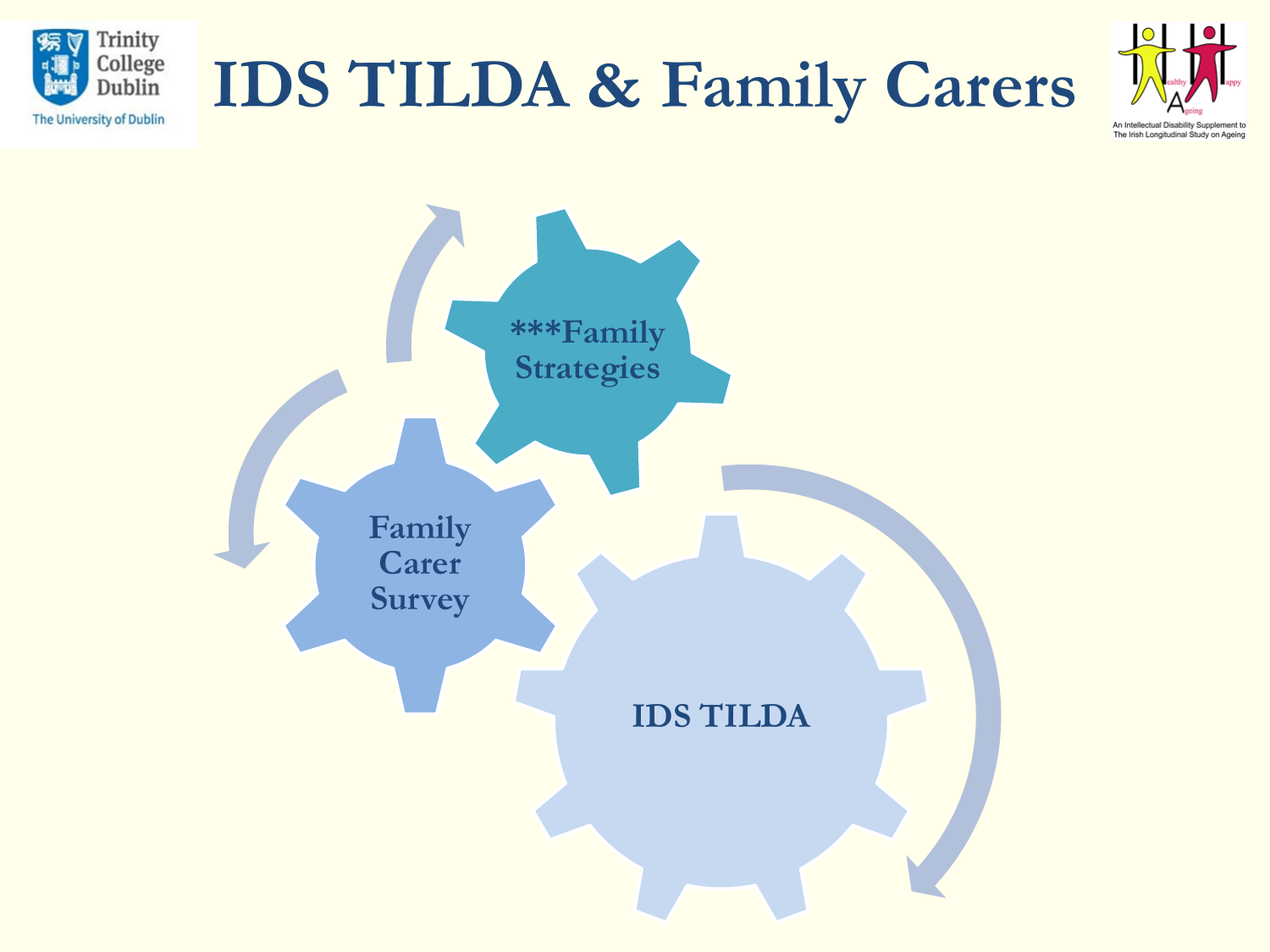

**Aims & Objectives**



### **Aim**

• To describe family strategies that enable long term and sustainable home environments for older people with an Intellectual Disability.

### **Objectives**

- Describe the decision making process within families caring for an older person with an ID
- Illuminate barriers and enablers for families with an older person with ID
- Identify best practice for supporting families with an older person with ID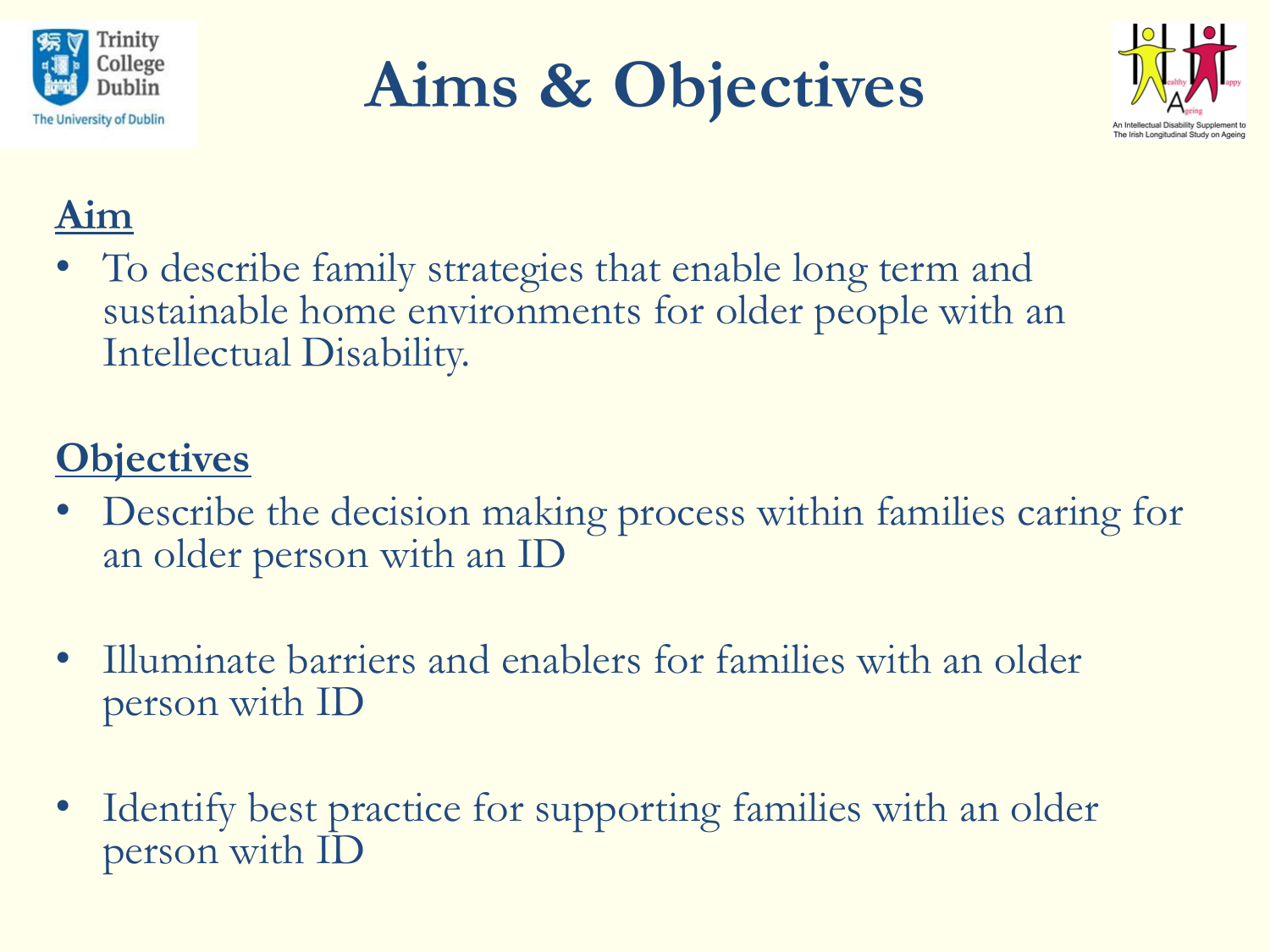





- **Qualitative Study Design**
	- o Six focus groups with family carers o One focus group with family members with ID
- **Sample**
	- o Purposive Family carer questionnaire sample
- **Recruitment**
	- o Postal recruitment packs & telephone follow up
- **Data Analysis** o Thematic utilising Nvivo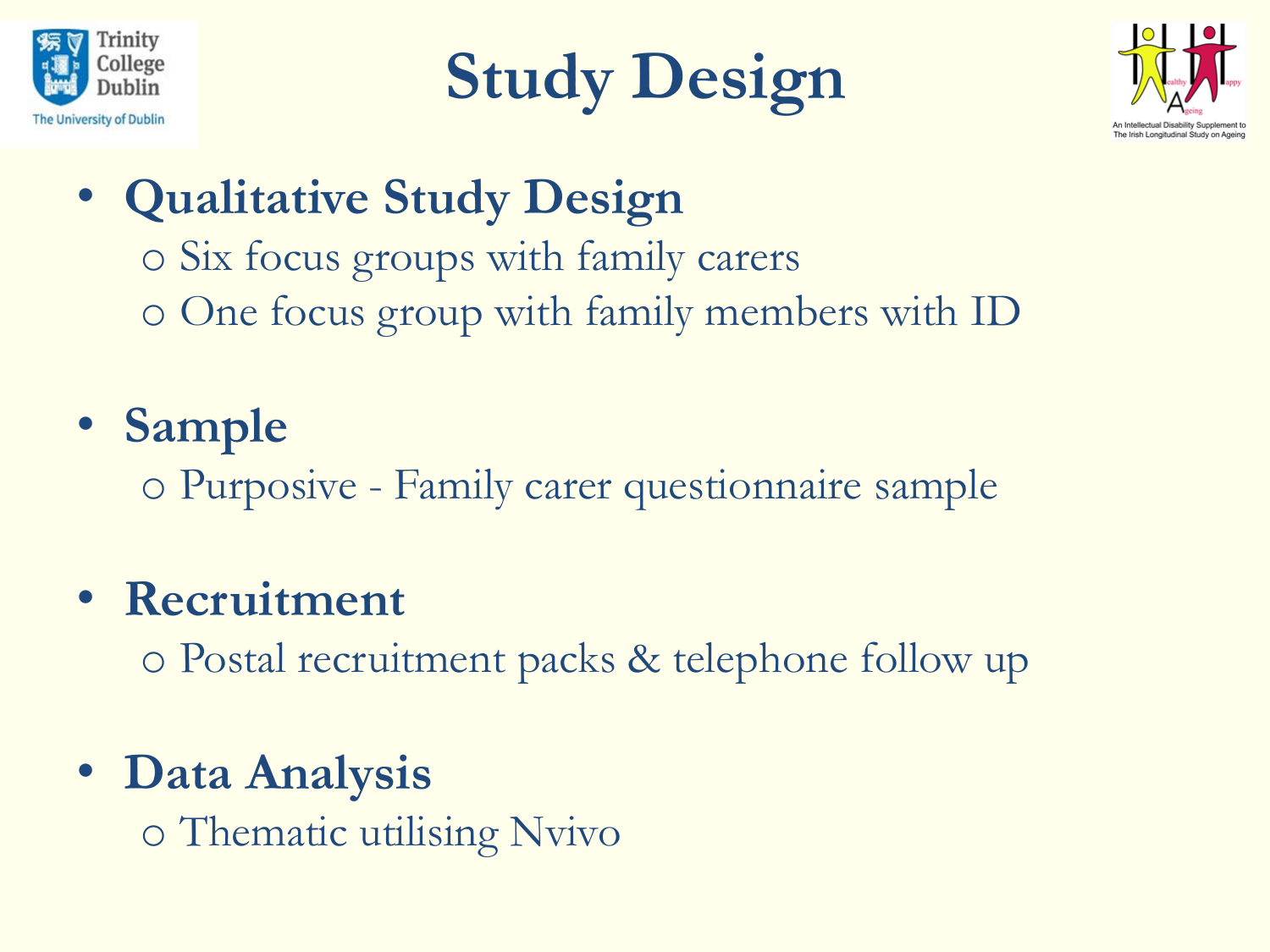

**Study Design Process**



### • **Responding to families' needs**

- o Feasibility of focus group with family carers
- o Introduction of supplementary 1-1 interviews
- o 6 transcripts >>> 11 transcripts

### • **Responding to families' concerns**

- o Feasibility of focus groups with family members with ID
- o Exploring alternatives
- o IDS TILDA networks with consultation groups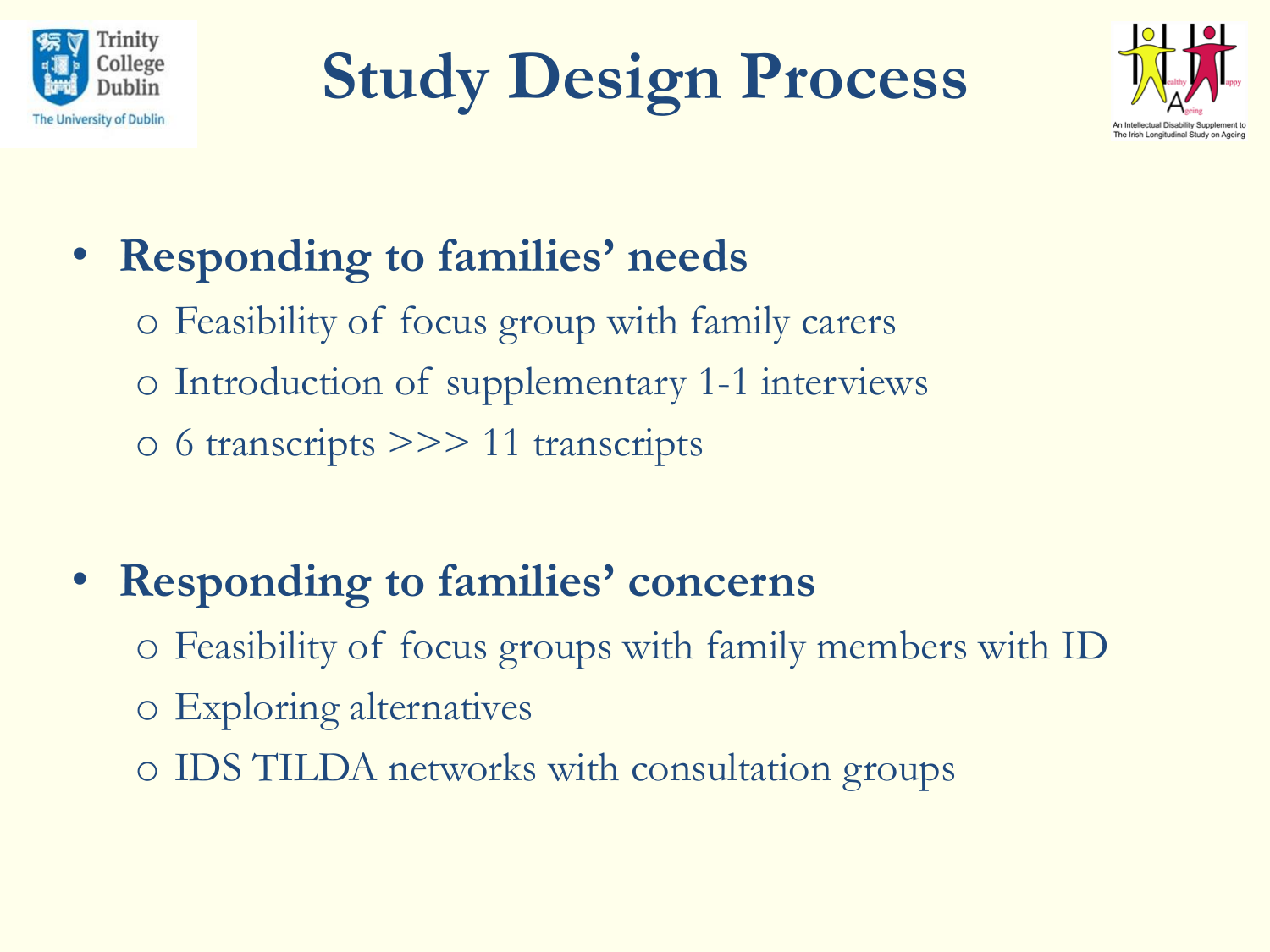

# **Data Collection**



#### **Five Focus Groups**

- Cork
- **Limerick**
- Laois
- Louth
- Dublin

### **Six 1-1 Interviews**

- Cork (x2)
- **Limerick**
- **Offaly**
- **Wexford**
- **Leitrim**

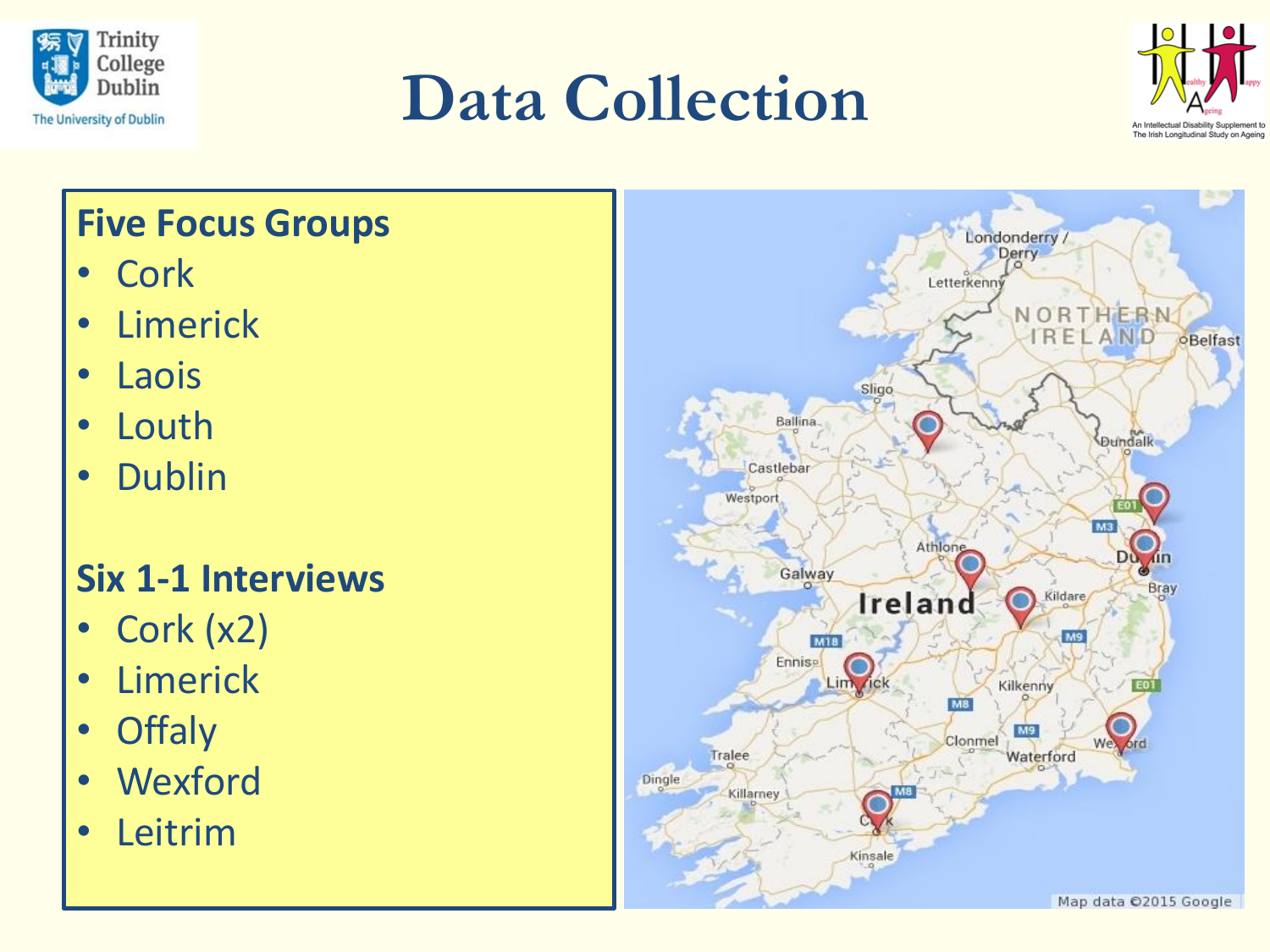

**Emerging Findings**



- **Barriers & Enablers to Family Caregiving** o Psychosocial capacity, formal & informal networks
- **Policy in Reality**

o Ideology Vs. Practicality

• **Transitions of Family Caregiving** o Past, present, & future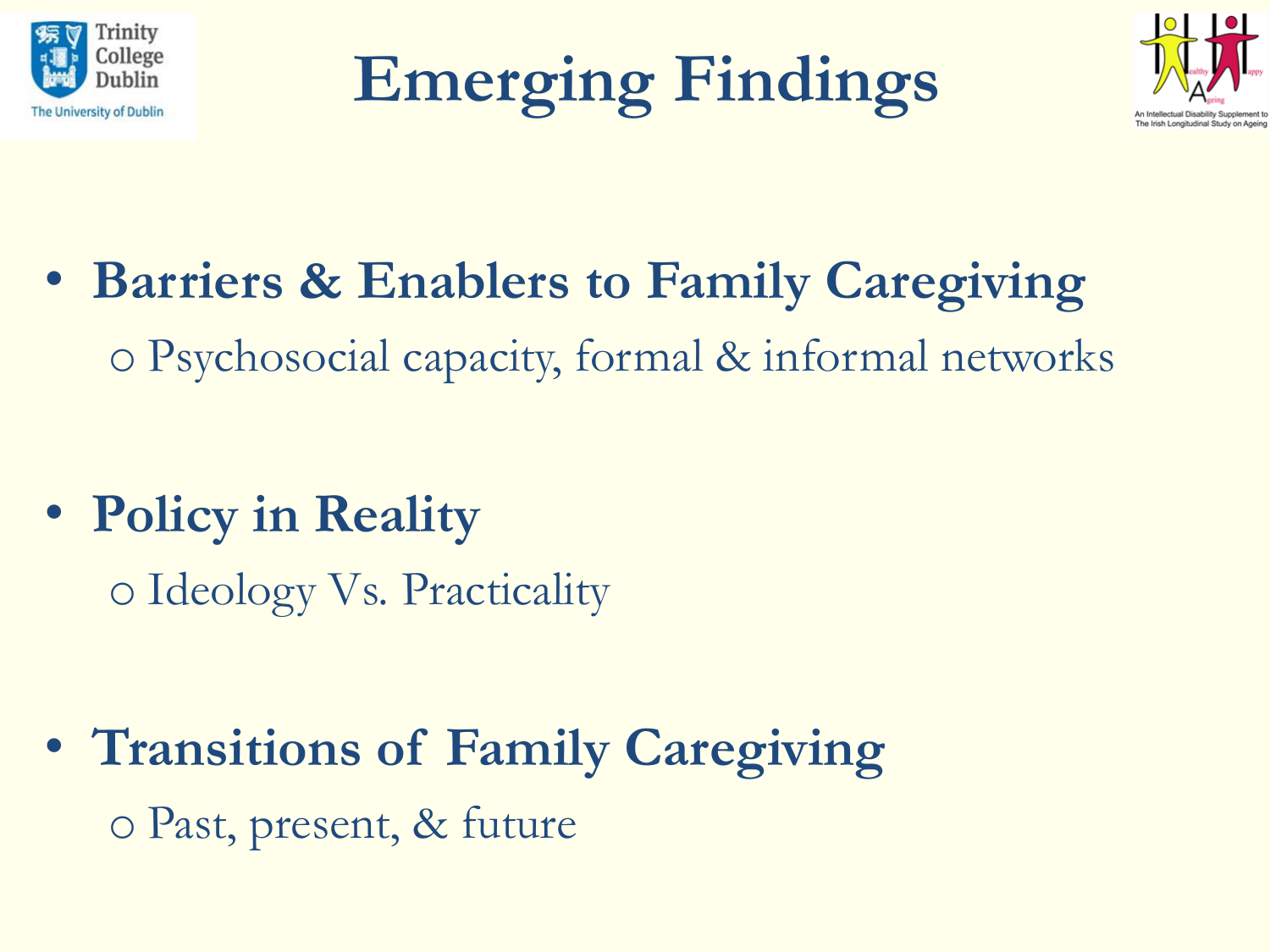

**Barriers & Enablers**



### **Formal Supports**

"*I would die without that centre, talk about being chained to the Dail, ye'd find me day and night, they couldn't do that, they just couldn't* " (Participant, Urban Focus Group)

"*It's their life, we may have jobs, friends, hobbies but I feel that with {sister's name}, that is her life. I am only a part of it but her main life is the centre*" (Participant, Urban Focus Group)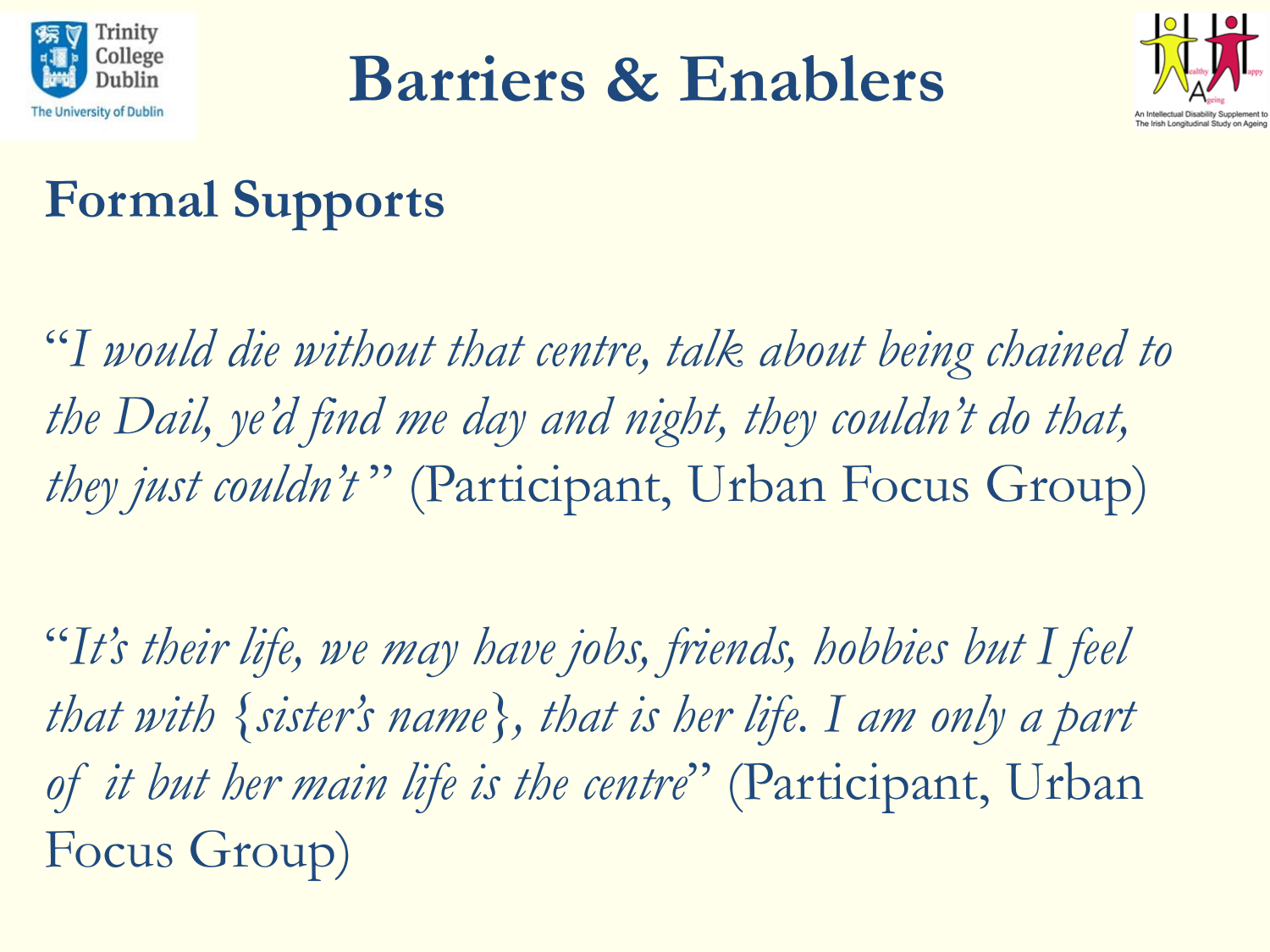

**Barriers & Enablers**



### **Informal Supports**

*"I haven't anybody, I used to have a cousin and she used to take her but that's kind of stopped over the last 2-3 years, […] I do resent the fact that my two sisters aren't involved, I do"* (Participant, Urban Focus Group)

*"none of her family have any interest. I have three sisters, counting carmel, four brothers and none of them, they're gone, carmel doesn't exist as far as their concerned. Some of them don't come to see her, once a year and they feel that is their duty done and nobody has given one cent towards her up-keep, not one cent"* (Participant, Urban Focus Group)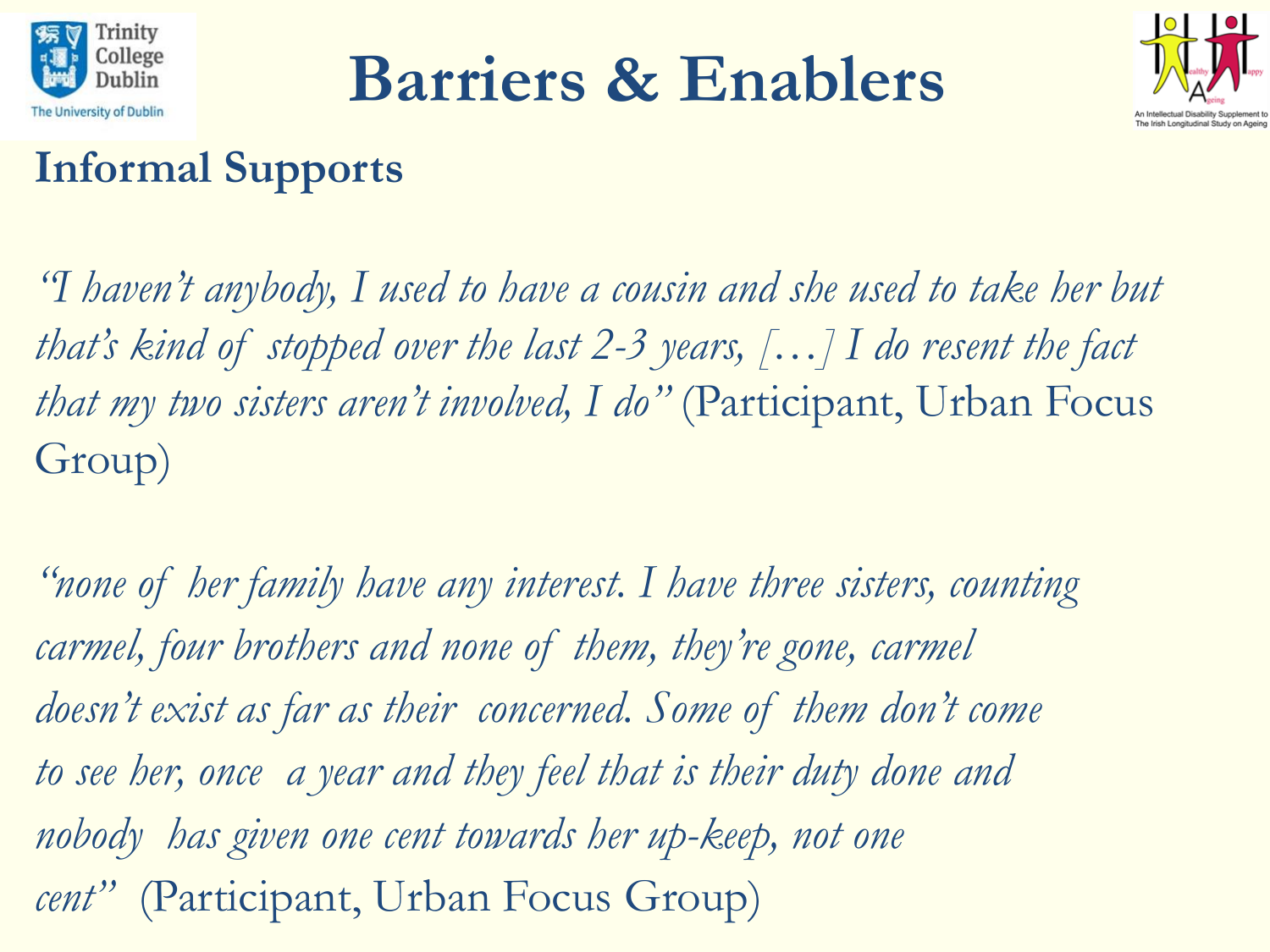





### **Fundamental Resilience & Love**

*As the fella said, carry on and do the best you can* (Participant, 1-1 Interview, Urban)

*Whatever comes, it comes, we'll struggle through it. I mean if the*  worst comes to the worst, I can always go outside and cut down a *few ash trees and hope the neighbours won't mind, we'll get by somehow* (Participant, Rural Focus Group)

*I absolutely adore her, I love her and she is the grandparent that they didn't have, that the kids didn't have* (Participant, Urban Focus Group)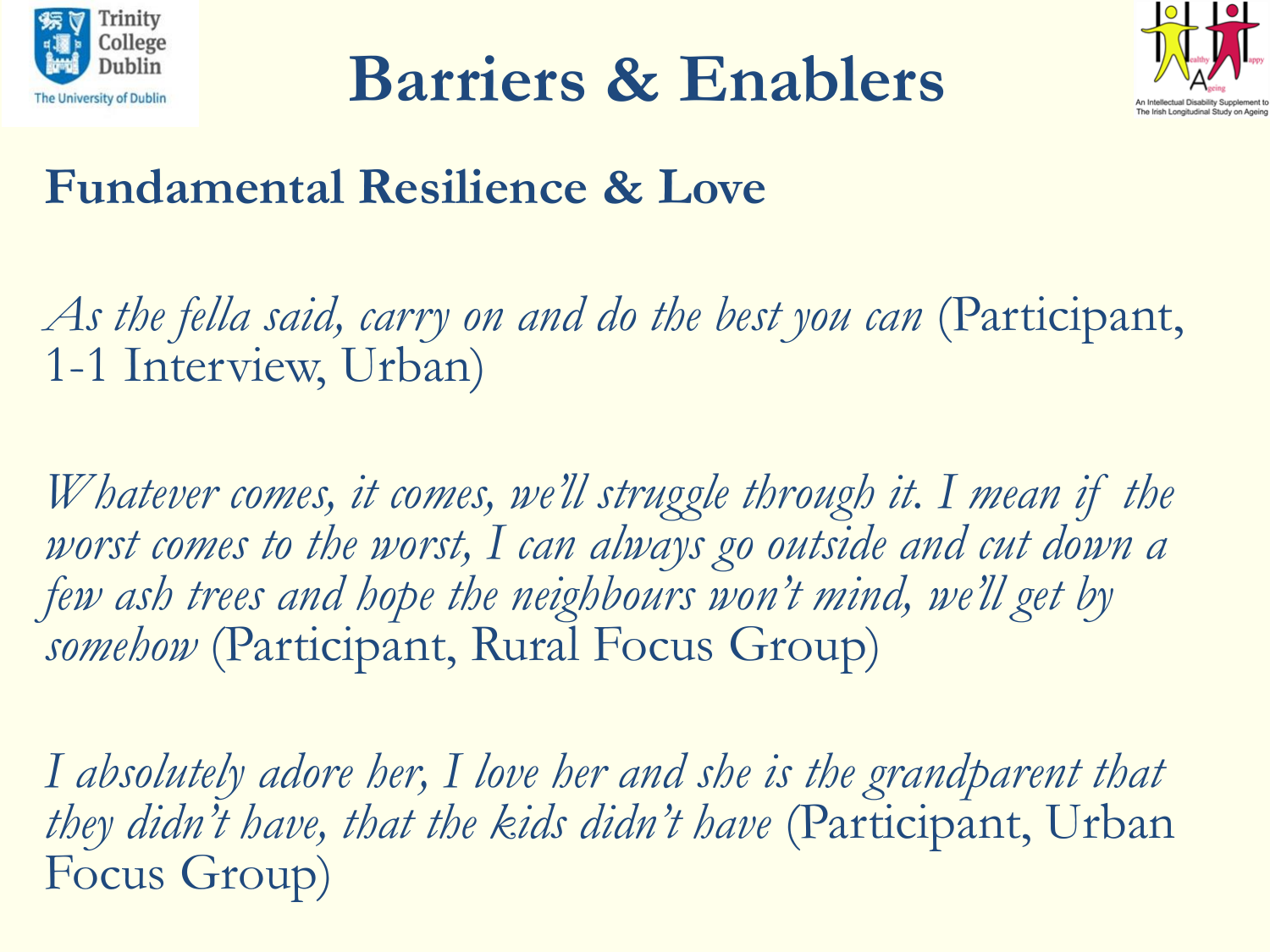

# **Policy in Reality**



*"It's not one size fits all, services are moving towards more independence and that's grand, that's advancement but for people of that era, age I don't know, I don't think, it's the change of routine which can disrupt them so much"* (Participant, 1-1 Interview, Rural)

*"the government came up with this idea of taking people out of the institutions and put them into local communities which is grand, grant idea, but you have to follow it up with backup and with money and they haven't. They have just withdrawn them all […] and sort of have forgotten about them, they are the forgotten of Ireland"* (Participant, 1-1 Interview, Rural)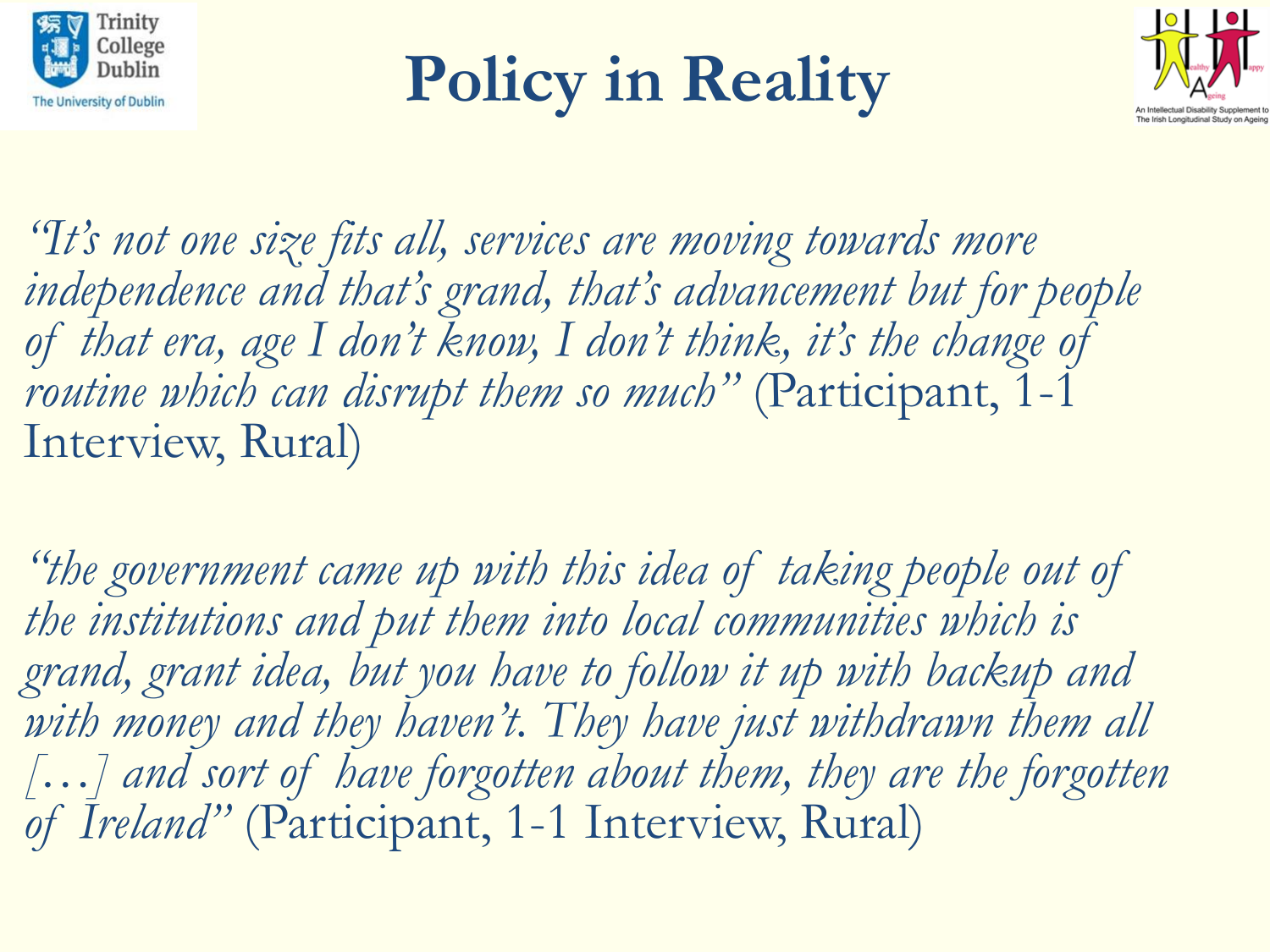

"*My mother died and of course (brother's name) had to be cared*  for, so I was the single one out of the other 10, they were all *married and had children and families and had a life going on as the saying goes, so I said well somebody has to look after him. I*  didn't see the option of putting him anywhere, I didn't see that, it *wouldn't have been what I would have wanted for him*" (Participant, 1-1 interview, Urban)

"*He would wreck her (daughter's) family […] She could never*  cope with (name), her life would be over, I mean he takes a lot of *looking after, […] (child's name) would grow up without her mom*" (Participant, 1-1 Interview, Urban)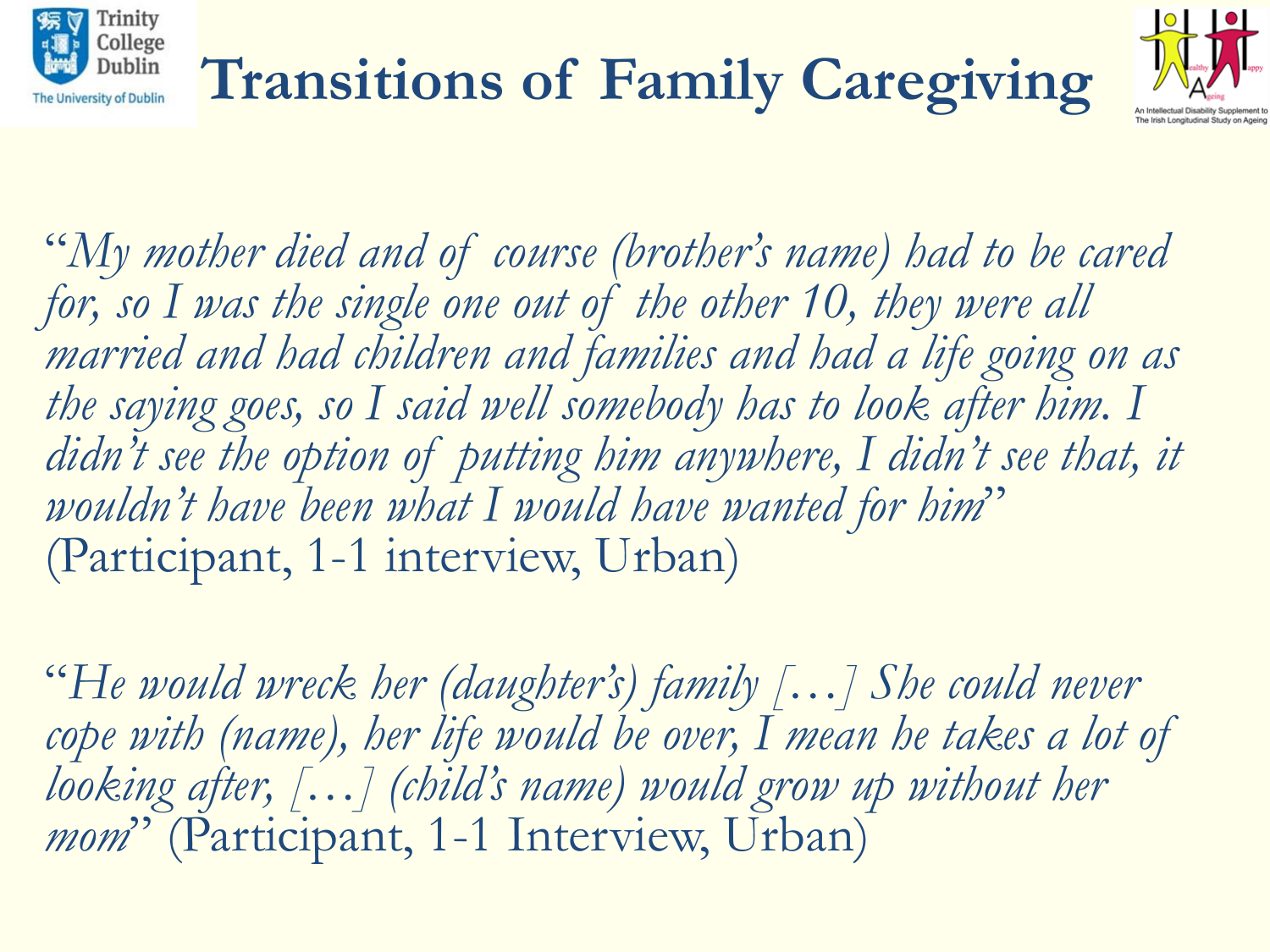







Working to make Ireland the best place to grow older